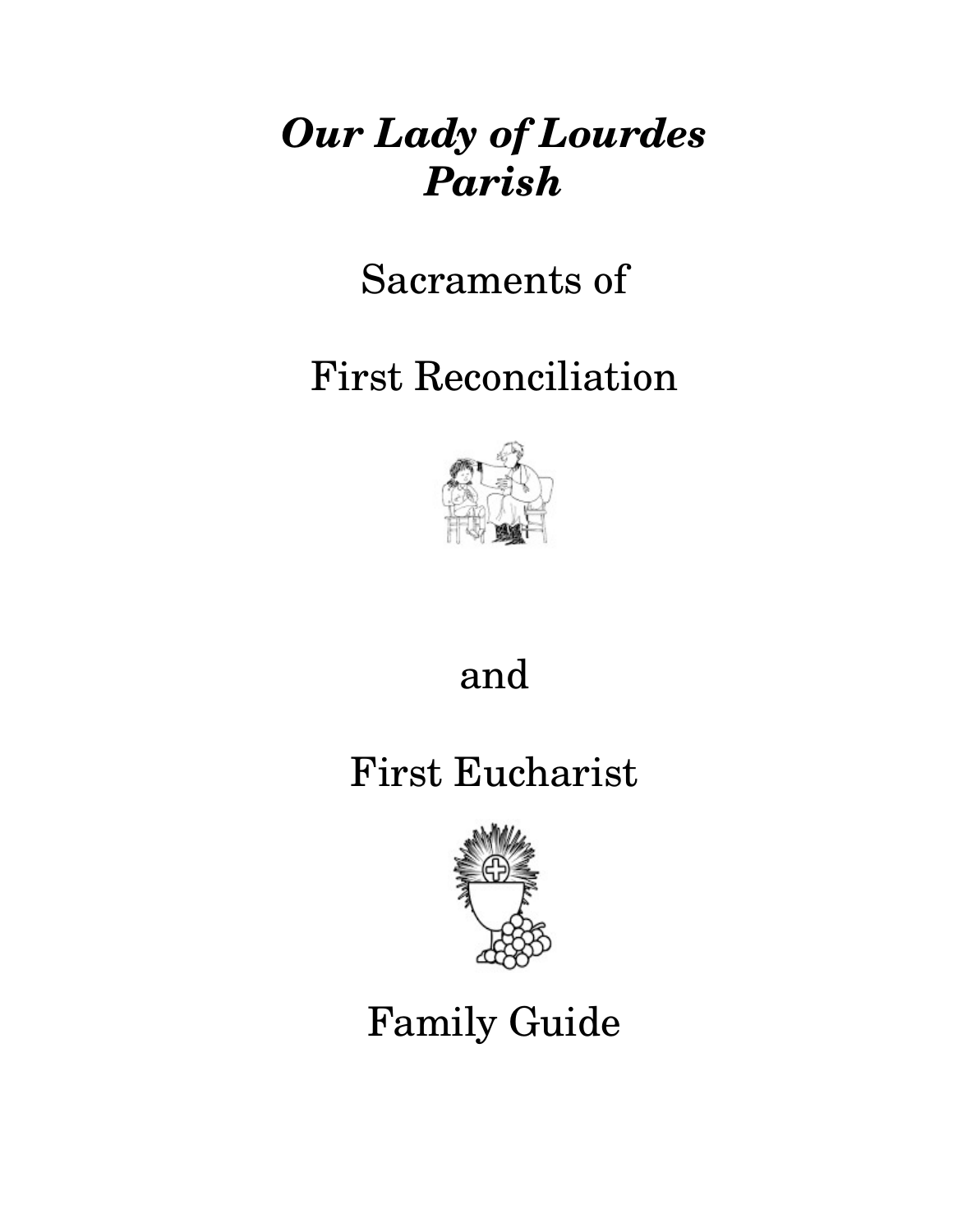## **Our Lady of Lourdes Faith Formation**

Very Rev. John McCrone, TemporaryAdministrator Rev. William Benedetto, Parochial Vicar Deacon Michael DeRoberts Fran Michetti, Director, Faith Formation Cindy DiPietro, Assistant Director

### **Important Phone Numbers and Email Addresses**

| Faith Formation Office908-233-1777, reled@ollmountainside.org |
|---------------------------------------------------------------|
|                                                               |
|                                                               |
|                                                               |
|                                                               |
| Deacon Mikedeaconmike@ollmountainside.org                     |
|                                                               |
|                                                               |

*A special note for parents: These two Sacraments your child will be receiving this year are very special. Please emphasize this at home. The best thing you can do is participate in the Sacraments yourself and be an example for your children. We will spend the first half of the year focusing on the Sacrament of First Reconciliation and after the children have made the Sacrament, we will then focus on First Holy Eucharist. Please remember that the children need to know that these Sacraments are extremely important. We ask that you do your part to work with your children at home and meet our mandatory requirements. Not following these policies and mandatory requirements may delay your child from receiving the Sacraments.*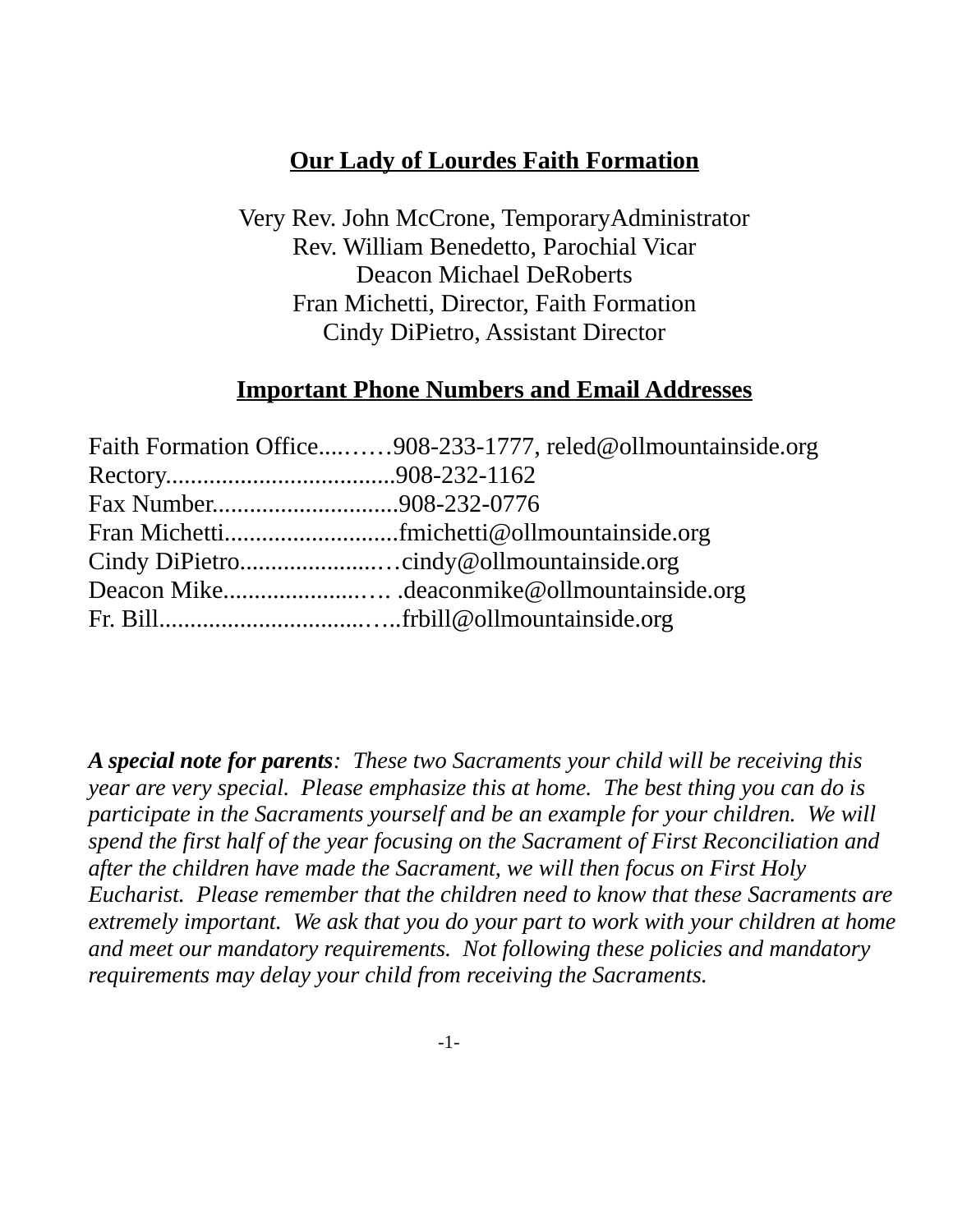## FIRST RECONCILIATION/FIRST EUCHARIST 2021-2022

Tues. Sept. 28, 2021, 7:00PM Parent Meeting on Zoom

Sun. Oct. 3, 2021, 9:30AM Rite of Enrollment Mass/First Reconciliation

Fri. Oct. 15, 2021, 7:00PM Potter Family Retreat

Sat. Dec. 4, 2021, 9AM-12PM First Reconciliation Family Retreat (Sacrament Books Due)

Sat. Jan. 8, 2022, 10:00AM First Reconciliation Family Prayer Service followed by individual confessions

Sat. Jan. 22, 2022, 10:00AM First Rec Family Prayer Service followed by individual confessions [snow make-up]

Sun. Feb. 6, 2022, 9:30AM Rite of Enrollment Mass/First Eucharist

Sun. Feb. 13, 2022, 9:30AM Rite of Enrollment Mass/First Eucharist [snow make-up]

**Sat. March 12, 2022, 9:30AM-12:30PM** First Eucharist Family Retreat (Sacrament Books Due)

Sat. March 19, 2022, 9:30AM-12:30PM First Eucharist Family Retreat [snow make-up] (Sacrament Books Due)

Sat. April 30, 2022, 12:30PM Confessions/Sacrament Preparation

Each child will be assigned one of these dates:

May 7, 2022, 10:30AM First Holy Eucharist Mass (Rehearsal Mon. 5/2 @ 7PM)

May 14, 2022, 10:30AM First Holy Eucharist Mass (Rehearsal Mon. 5/9 @ 7PM) -2-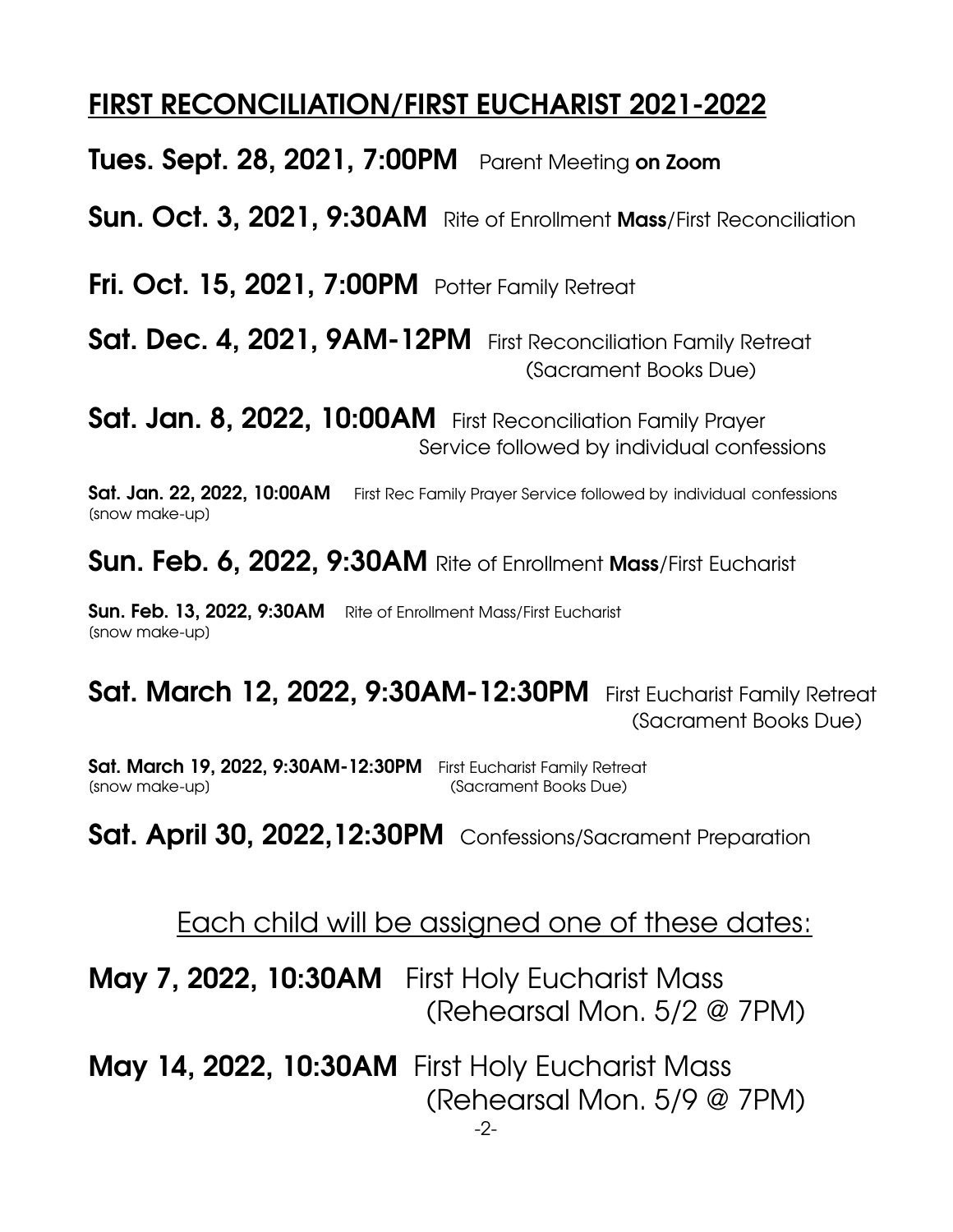### **Policies and Mandatory Requirements**

\*Parents are required to attend the virtual parent meeting on **September 28** at 7PM**.**

*\*All children enrolled in our First Reconciliation and First Eucharist program must attend Mass weekly.* The best way to teach our children about our faith and the Sacraments is to bring them to Mass weekly.

\*All children enrolled in our First Reconciliation and First Eucharist program must attend the mandatory retreats, Masses, rehearsals, etc., in addition to regular classroom attendance. **There are no makeup dates for missed events**. If there is a family emergency or sudden illness, call the Faith Formation Office ASAP.

\*Sacramental preparation will be a combination of work done at home and at our Sacramental events. Books will be distributed for both Reconciliation and Eucharist and must be completed at home and returned by the due dates. It is important to work on these books together to ensure that your child is prepared for our Sacramental events. The books will be graded by the director and a quiz will be given to students on the material. There will be a \$20 fee for lost books.

\*The prayer guide on the last page of this handbook must be studied at home.

\*All children enrolled in our faith formation program must attend the required number of faith formation classes and may not exceed the allowed number of absences as stated in our Faith Formation Family Handbook.

\*All children are required to go to confession in the weeks leading up to First Holy Eucharist. Those in our Traditional Classroom Model will have the opportunity for confession while in class. Those in our Family Faith Formation program and Catholic School students will be required to attend confession on Saturday, April 30 at 12:30PM. This meeting will also include extra Communion instruction that the weekly students will receive in class.

\*There is a required \$100 Sacramental Fee per child due at registration.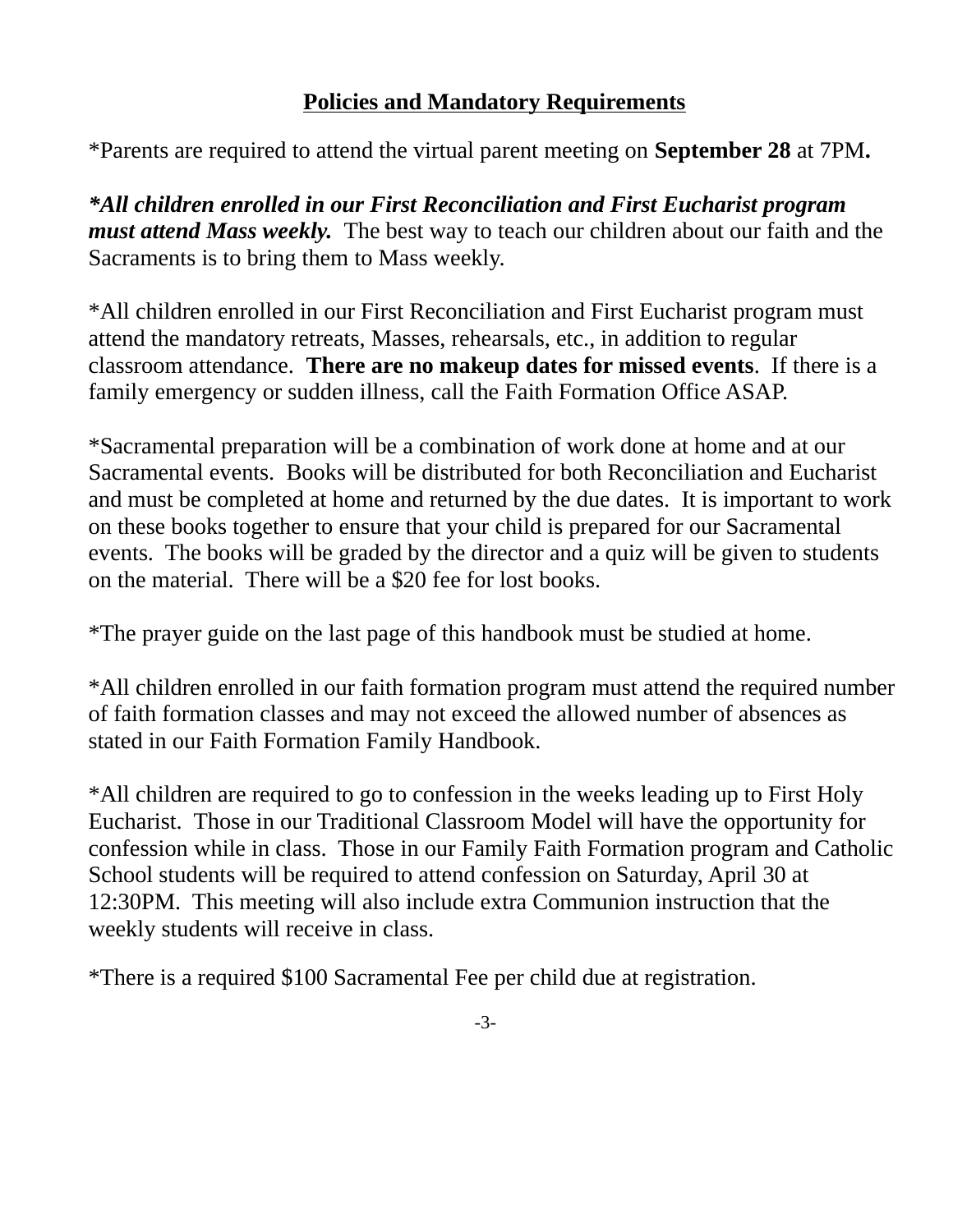## **Frequently Asked Questions About Reconciliation**

Q: How will I know if my child is ready to celebrate the Sacrament of Reconciliation? A: Be sure your child understands the difference between accidental and deliberate wrongs. Also, your child should understand the need to say, "I'm sorry," when he/she hurts another person. Finally, be sure your child can forgive others who apologize to him/her.

Q: What concepts does my child need to understand to receive the Sacrament? A: \*God is always willing to forgive those who are truly sorry and asks them to forgive others in return.

\*The priest and church have a special role in bringing us God's forgiveness. \*People need to say, "I'm sorry," for what they have done wrong and try to make up for what they have done wrong.

Q: Do we call it confession, penance, or reconciliation?

A: All 3 terms are acceptable, but the best term to describe the process is Reconciliation.

It stresses the purpose of the Sacrament which is reconciling with God, with the Church, with others, and with oneself.

Q: How will the children receive the Sacrament of Reconciliation?

A: At Our Lady of Lourdes, we teach the children to speak to the priest face to face.

## **Frequently Asked Questions About First Holy Eucharist**

Q: How will I know when my child is ready to receive First Eucharist? A: Parents, catechists, and the pastor/administrator share the responsibility of determining a child's readiness. A child's desire to receive First Eucharist is important. To receive First Eucharist, the Church requires that a child be able to distinguish that the Body and Blood of Christ are different from the regular bread and drink we serve at the dinner table. They must affirm our faith that the Eucharist is the Body and Blood of Christ and is present within us.

Q: Does the child need to fast?

A: Yes, Church law requires Catholics to fast from food or beverage for one hour before Mass.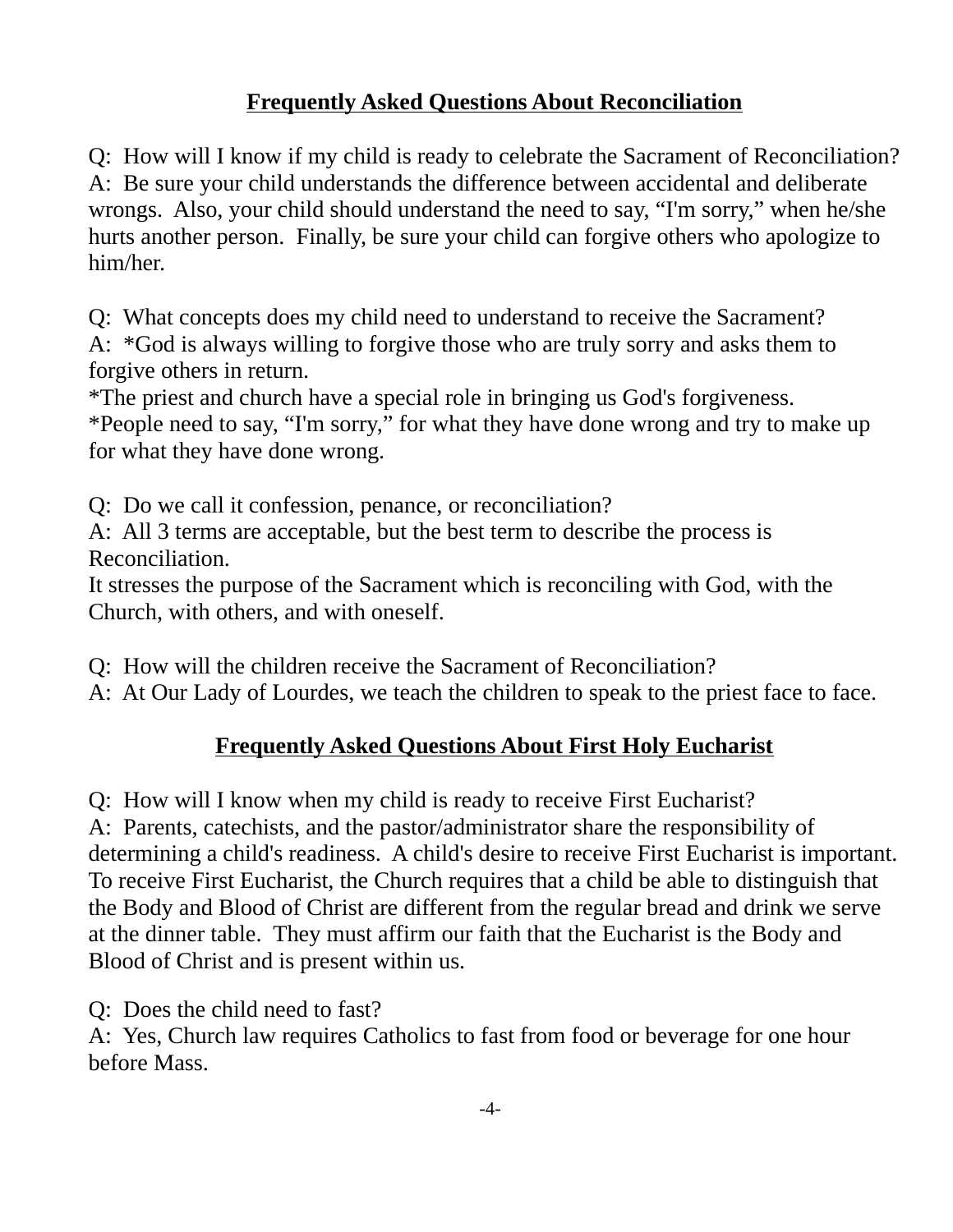- Q: Will my child receive the Eucharist in the mouth or in the hand?
- A: We will teach both and the children may receive however they are comfortable.
- Q: Is my child required to drink from the cup?
- A: At this time, due to COVID, the cup is not being offered to the congregation. If the Cardinal implements new policies, we will address them before the First Communion Masses.
- Q: Will we be able to take photos at the First Holy Eucharist Mass?

A: No, photos and videotaping will not be allowed during the Mass. A professional photographer will be taking photos at the Mass. The photographer will be available before and after Mass for portraits. Also, after Mass, you may take photos inside the Church.

### **Dress Code**

The Sacrament of First Reconciliation

The Sacrament will be part of a prayer service so we ask the children to dress nicely. **Boys:** Please wear a nice shirt and slacks.

**Girls:** Please wear a dress, skirt and blouse, or shirt and slacks.

#### The Sacrament of First Holy Eucharist

**Boys:** Navy blue suit, white tie, and dark colored dress shoes. A white flower on left lapel is allowed.

**Girls:** White dress, white shoes, head piece and/or veil.

\*no gloves, Rosaries, Bibles, flower bouquets, purses, or religious articles may be carried.